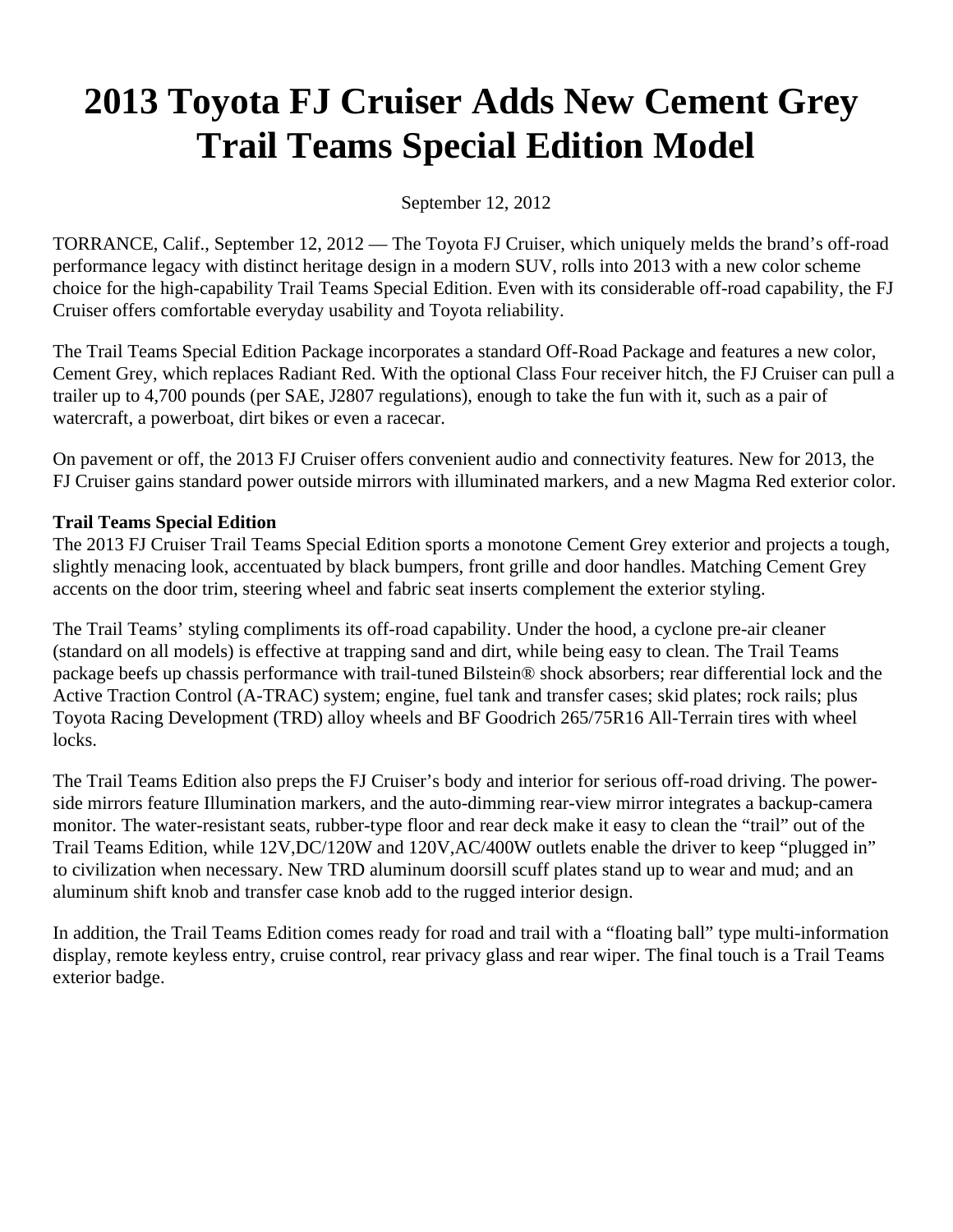#### **Performance and Efficiency**

The FJ Cruiser is powered by DOHC, 4.0-liter V6 engine that specifies regular-grade fuel. This powerful, responsive V6 incorporates dual independent Variable Valve Timing with intelligence (VVT-i = variable phasing for both the intake and exhaust cams) and produces 260 horsepower and 271 lb.-ft. of peak torque. The broad torque curve facilitates easy cruising on or off-road. The FJ Cruiser meets the stringent LEV II/Tier 2 Bin 5 emissions certification.

The 2013 FJ Cruiser is available in  $4\times2$  or  $4\times4$  configurations. The  $4\times4$  offers a choice between a six-speed manual transmission and an electronically shifted five-speed automatic transmission; the 4×2 model is equipped exclusively with the five-speed automatic. The automatic transmission varies the shifting pattern based on road conditions and driver input.

A Flex Lock-Up feature allows the clutch in the torque converter to maintain a half-engaged position, enhancing fuel efficiency and increasing the lock-up clutch's operational range. The driver can manually shift the automatic transmission using a console-mounted, gate-type shift lever. The gearshift position is also displayed in the instrument panel.

# **Capability, Handling and Ride**

The FJ Cruiser's two-speed transfer case provides a 2.566 low range. With the manual transmission, the transfer case uses a TORSEN® limited-slip center differential with a locking feature and distributes the engine's power 40:60 under most driving conditions. The TORSEN unit varies power distribution as needed, based on steering angle and wheel slippage. In the Lock position, the differential switches to a 50:50 power distribution.

The  $4\times4$  FJ Cruiser with the automatic transmission employs a part-time four-wheel drive system with a 3.727:1 rear differential ratio and provides a 33.76:1 crawl ratio. With the manual transmission, the front and rear differential ratio is a lower 3.909:1 for a crawl ratio of 41.84:1, an attribute that helped the FJ Cruiser traverse California's famed Rubicon Trail.

An electronic-locking rear differential is standard with the manual transmission and optional with the automatic transmission. The ring gears in the  $4\times4$  FJ Cruiser's front and rear differentials measure eight inches. The  $4\times2$ model comes standard with a virtual automatic limited-slip differential, provided and operated by an advanced traction-control system to enhance traction of both rear wheels in slippery driving conditions.

Toyota engineered the FJ Cruiser for serious trail driving capability. Its tough, wide stance is based on a boxed steel ladder-braced frame to which the welded steel body is mounted. Skid plates for the engine, transfer case (4×4 models only) and fuel tank are standard. Double-wishbone independent front suspension offers 7.87 inches of wheel travel for outstanding suspension articulation. Its geometry is optimized for excellent road feel and ride comfort.

The solid rear axle uses a four-link coil-spring suspension system with a lateral rod, tubular shock absorbers and a stabilizer bar. This system provides 9.1 inches of wheel travel. The four-wheel disc brake system uses ventilated 12.6-inch front and 12.3-inch rear rotors. The FJ Cruiser employs a variable-ratio, hydraulically assisted rack-and-pinion steering system. Standard wheels are 17-inch steel with P265/70 R17 tires; aluminumalloy wheels are available.

With the FJ Cruiser's standard 32-inch tires, ground clearance is 9.6 inches (8.7 inches for  $4\times2$  models). Approach and departure angles are 34 degrees and 31 degrees, respectively, for the 4×4 model, and 32/30 for the  $4\times2$ . Maximum towing capacity with the optional Class Four receiver hitch is 4,700 pounds.

#### **Safety**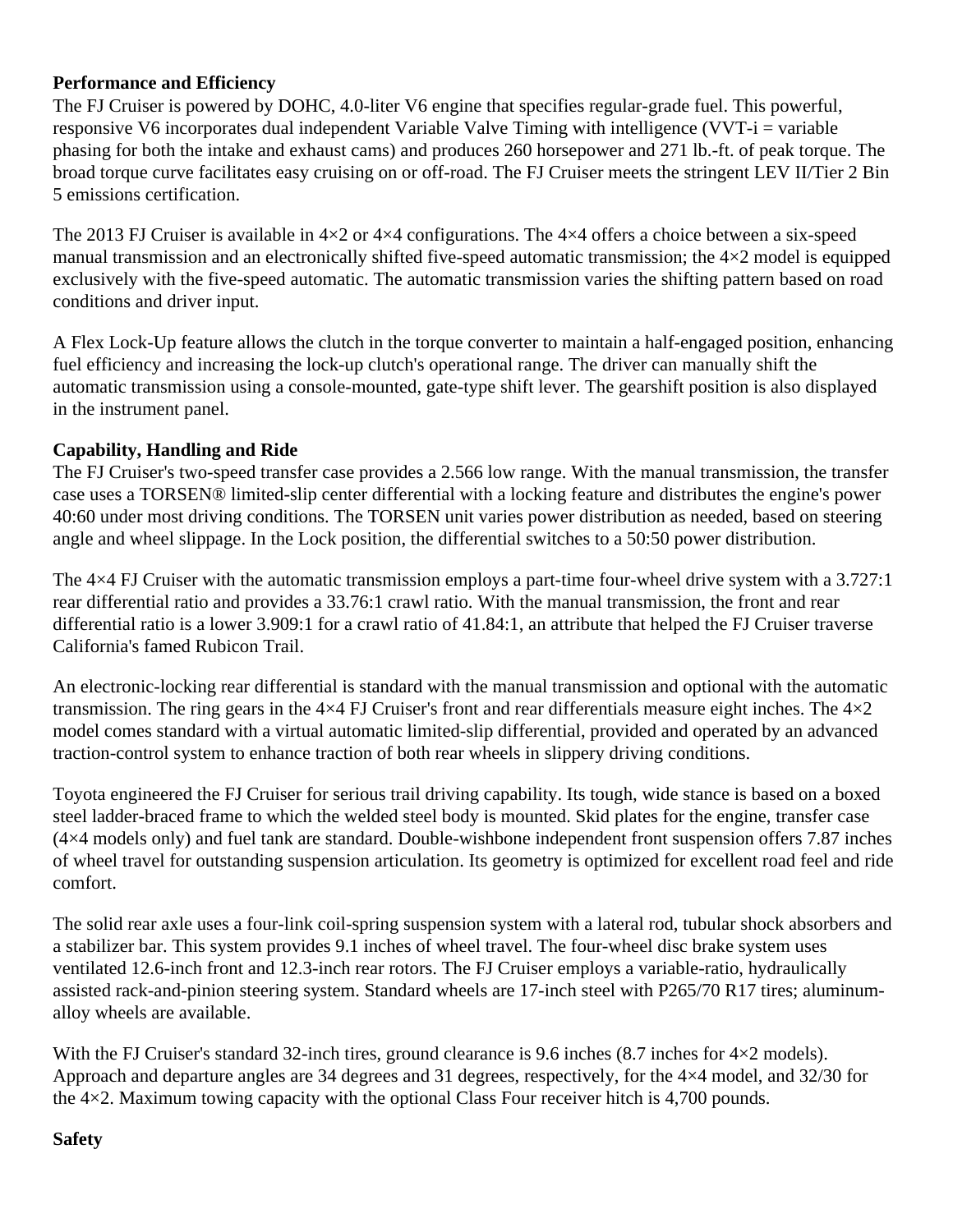The FJ Cruiser's comprehensive standard safety package includes front seat-mounted side airbags, and first- and second-row roll-sensing side curtain airbags. A front driver and passenger Advanced Airbag System deploys based on impact type and severity.

Additionally, the FJ Cruiser is equipped with active headrests for the front seats. In certain rear collisions, a cable-actuated mechanism in the active headrest moves the headrest upward and forward to help limit the movement of the occupant's head. The LATCH child-restraint system secures child seats.

As with all Toyota models, the FJ Cruiser is standard equipped with Toyota's STAR Safety System™ that includes Vehicle Stability Control (VSC), Traction Control (TRAC), an Antilock Brake System (ABS), Electronic Brake-force Distribution (EBD), Brake Assist (BA) and Smart Stop Technology (SST), Toyota's brake override system. The roll-sensing side-curtain airbags can detect a potential rollover and signal the VSC system to help reduce a lateral skid. In addition, the rollover sensor can signal the standard seat-mounted side airbags and side curtain airbags to deploy.

#### **Exterior Design**

With styling cues reminiscent of Toyota's famed FJ40 4×4 utility vehicle, sold in the U.S. from 1960 to 1983, the FJ Cruiser conveys a capable, contemporary spirit. The original FJ40, which during its production life served around the world as the safari and expedition vehicle of choice, is today a sought-after collectable.

Heritage-design features include a front grille with two round, five-inch headlights, reminiscent of the FJ40's frontal styling; the hood and fender contours; and a rear-mounted and exposed full-size spare tire with an offcenter license plate mount.

The FJ Cruiser's side access doors open 90 degrees in clamshell fashion for easy rear-seat ingress and egress. Additionally, a swing-up glass hatch is incorporated into the side-hinged rear door. The glass hatch opens independently of the rear door and helps accommodate longer items. The angular wheel arches open to provide maximum clearance for the FJ Cruiser's large 32-inch tires at full suspension deflection. The arches are edged by flexible fender flares that resist damage during trail driving and also from opening doors of adjacent parked vehicles. Three wiper arms provide nearly complete coverage of the wide windshield.

# **Interior Designed for Rugged Wear and Comfort**

The FJ Cruiser's interior combines a heritage-inspired design with the comfort and convenience of a modern Toyota SUV. The dash is bordered by upper and lower tubular forms, which frame rectangular-shaped flat panels. Large control knobs provide easy grip, even when wearing gloves. The standard full gauge package – including speedometer, tachometer, amp meter, temperature gauge and fuel gauge – uses round, black-white dials for enhanced visibility. Switches for major functions, including climate and audio controls, and the optional locking rear differential, are mounted in the center dash panel within easy reach for the driver.

The driver's seat is eight-way adjustable, while the front passenger seat offers four-way adjustment. Seating materials are not only water-repellant, but also provide excellent ventilation. The seating fabric is backed by a special breathable resin coating, which helps it to shed liquids and make cleanup easier. Even the stitched seams of the seat covers are treated with sealant to prevent liquids from penetrating. The FJ Cruiser's floor surfaces are covered with an easy-to-clean rubber-like material.

The rear seatback is split 60/40, with folding (removable) bottom and back cushions that convert to a nearly flat cargo floor. The rear cargo area is equipped with cargo-net hooks, multipurpose grocery-bag hooks and sturdy, floor-mounted cargo tie-down anchor points. A 120-volt accessory power outlet is available.

#### **Comfort and Convenience**